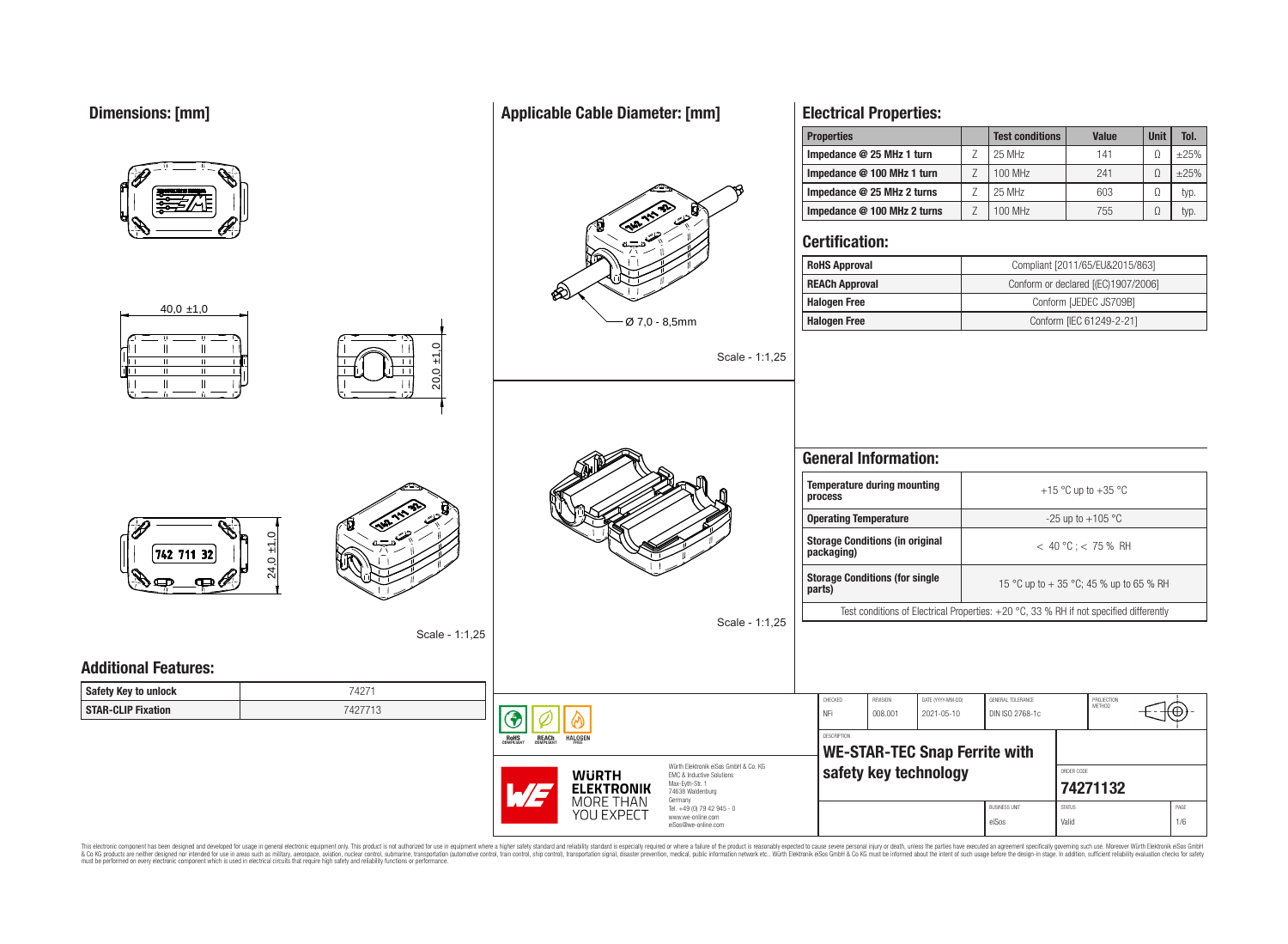| <b>Properties</b>                             | Value                  |           |    | Tol. |  |  |  |
|-----------------------------------------------|------------------------|-----------|----|------|--|--|--|
| <b>Material</b>                               | 4 W 620                |           |    |      |  |  |  |
| <b>Initial Permeability</b>                   | $\mu_i$                | 620       |    | typ. |  |  |  |
| <b>Curie Temperature</b>                      | $\top$<br>$\sim$<br>ι, | 150       |    |      |  |  |  |
| <b>Plastic Housing Color</b>                  | Grey                   |           |    |      |  |  |  |
| <b>Plastic Housing Flammability</b><br>Rating |                        | $UL94V-0$ |    |      |  |  |  |
| <b>Test Cable</b>                             | AWG26                  |           |    |      |  |  |  |
| <b>Test Cable Length</b>                      |                        | 90        |    |      |  |  |  |
| <b>Cable Diameter</b>                         |                        | $7 - 8.5$ | mm |      |  |  |  |

**Typical Impedance Characteristics:**



This electronic component has been designed and developed for usage in general electronic equipment only. This product is not authorized for subserved requipment where a higher selection equipment where a higher selection

◈ **ROHS**<br>COMPLIANT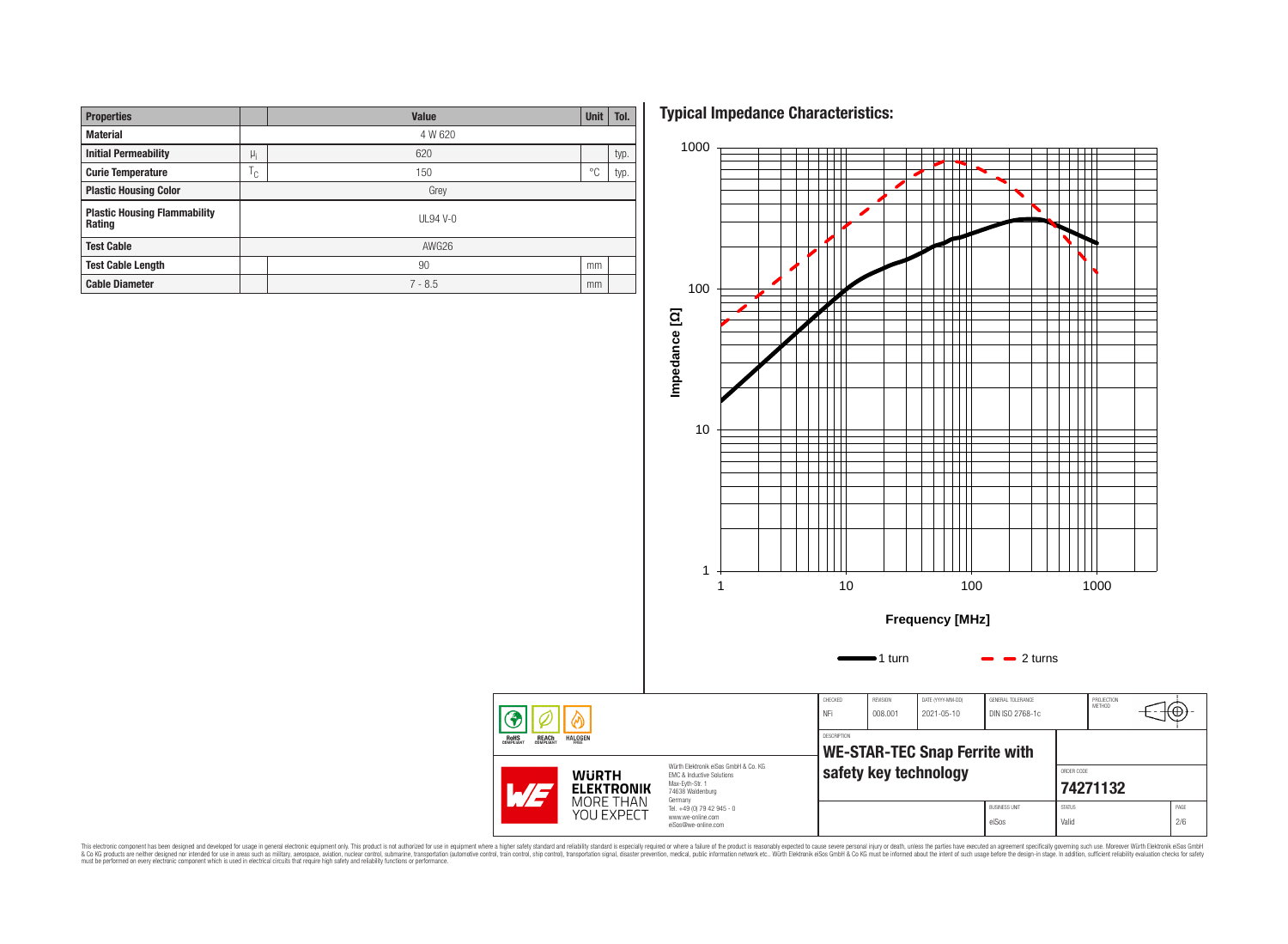



This electronic component has been designed and developed for usage in general electronic equipment only. This product is not authorized for subserved requipment where a higher selection equipment where a higher selection

eiSos@we-online.com

PROJECTION<br>METHOD

76

**[74271132](https://www.we-online.com/catalog/en/article/74271132)** BUSINESS UNIT STATUS STATUS PAGE eiSos Valid 3/6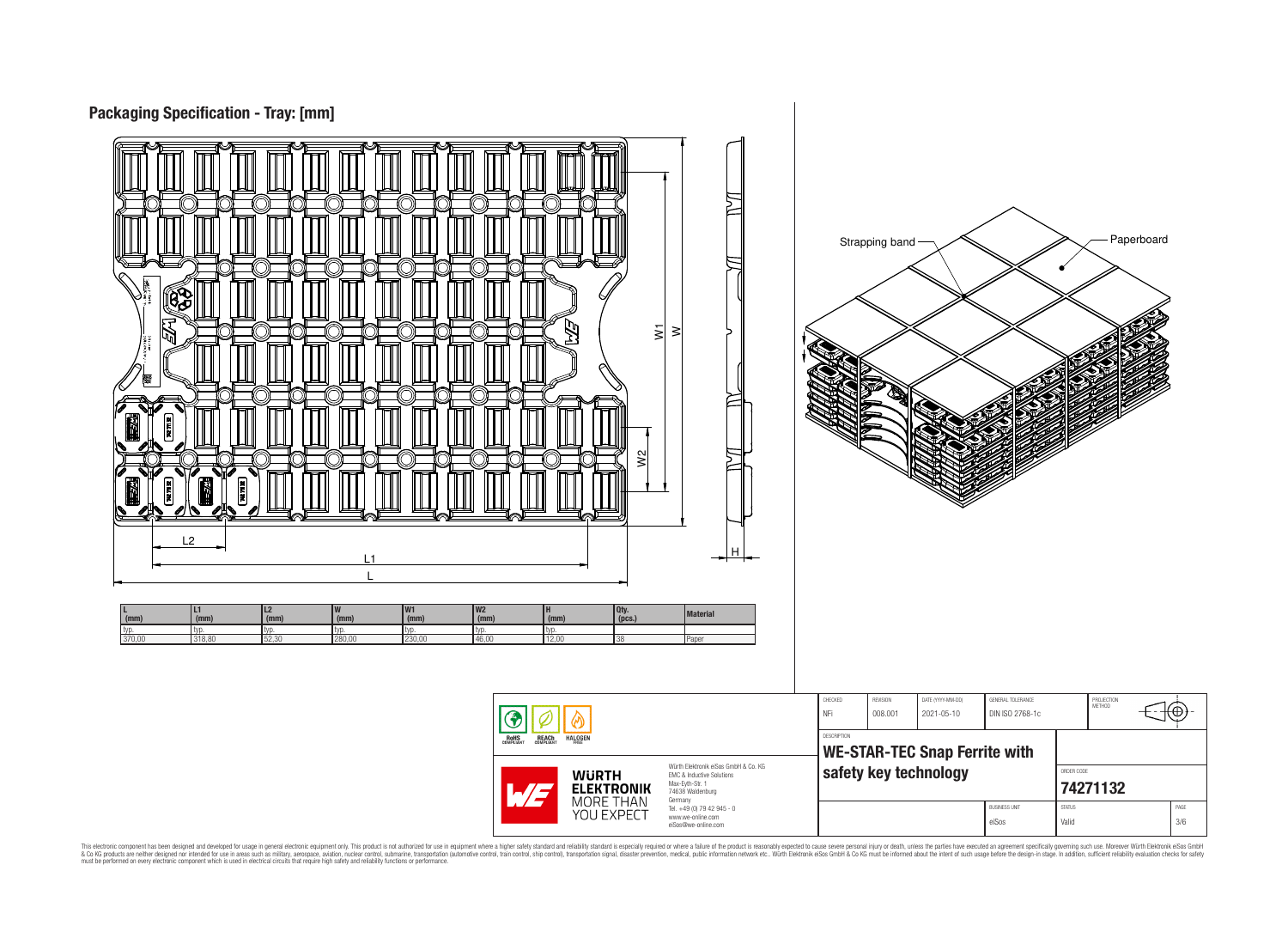

This electronic component has been designed and developed for usage in general electronic equipment only. This product is not authorized for subserved requipment where a higher selection equipment where a higher selection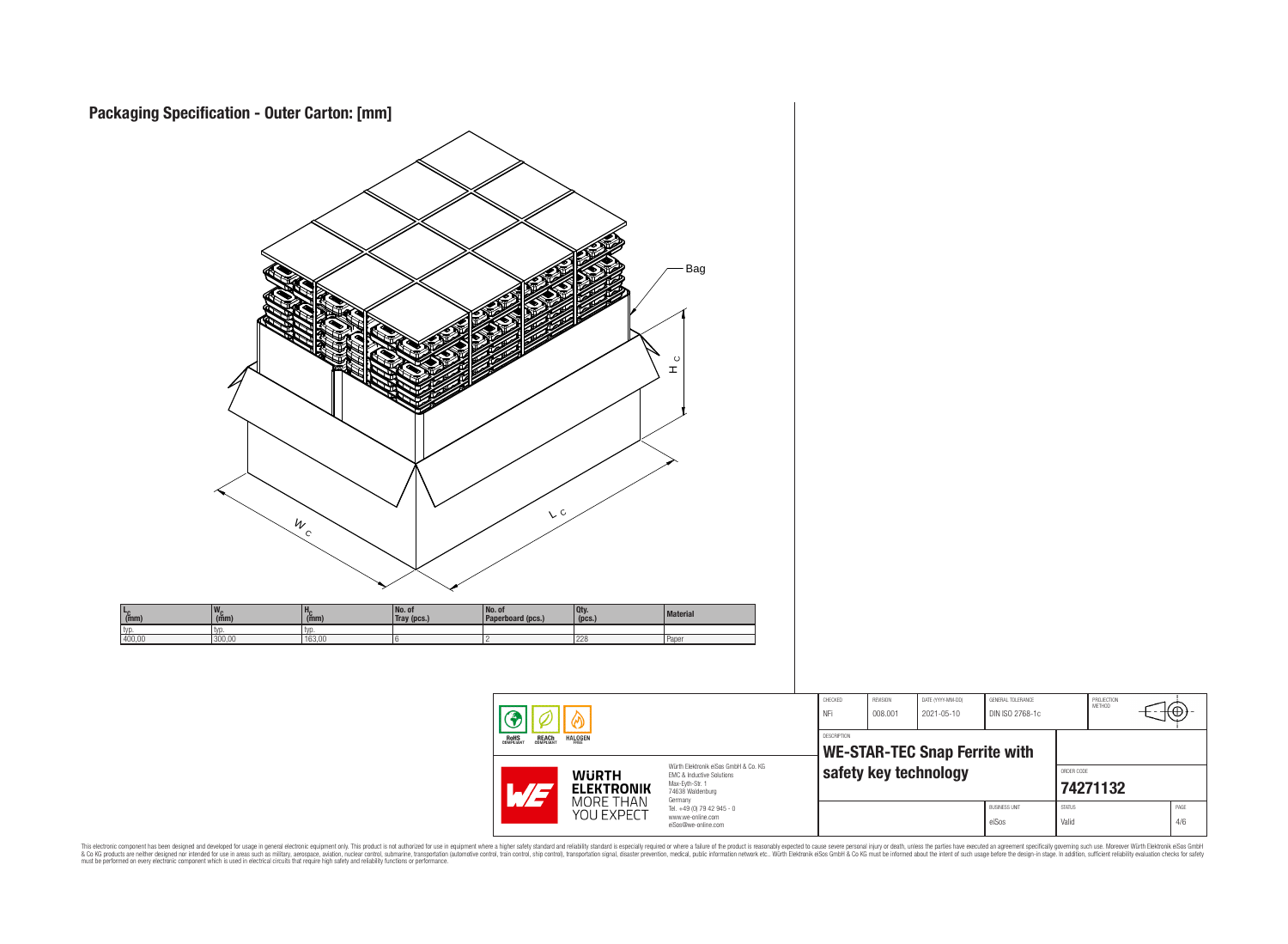# **Cautions and Warnings:**

## **The following conditions apply to all goods within the product series of STAR-TEC of Würth Elektronik eiSos GmbH & Co. KG:**

### **General:**

- This electronic component is designed and manufactured for use in general electronic equipment.
- Würth Elektronik must be asked for written approval (following the PPAP procedure) before incorporating the components into any equipment in fields such as military, aerospace, aviation, nuclear control, submarine, transportation (automotive control, train control, ship control), transportation signal, disaster prevention, medical, public information network, etc. where higher safety and reliability are especially required and/or if there is the possibility of direct damage or human injury.
- Electronic components that will be used in safety-critical or high-reliability applications, should be pre-evaluated by the customer.
- The component is designed and manufactured to be used within the datasheet specified values. If the usage and operation conditions specified in the datasheet are not met, the wire insulation may be damaged or dissolved.
- Do not drop or impact the components, the component may be damaged.
- Würth Elektronik products are qualified according to international standards, which are listed in each product reliability report. Würth Elektronik does not warrant any customer qualified product characteristics beyond Würth Elektroniks' specifications, for its validity and sustainability over time.
- The responsibility for the applicability of the customer specific products and use in a particular customer design is always within the authority of the customer. All technical specifications for standard products also apply to customer specific products.

## **Product specific:**

### **Cleaning and Washing:**

• Washing agents used during the production to clean the customer application might damage or change the characteristics of the component. Washing agents may have a negative effect on the long-term functionality of the product.

## **Potting:**

• If the product is potted in the customer application, the potting material might shrink or expand during and after hardening. Shrinking could lead to an incomplete seal, allowing contaminants into the core. Expansion could damage the components. We recommend a manual inspection after potting to avoid these effects.

### **Storage Conditions:**

• A storage of Würth Elektronik products for longer than 12 months is not recommended. The material characteristics of the electronic components create a limiting factor for the storage stability. Therefore, all products shall be used within the period of 12 months based on the day of shipment.

- Do not expose the components into direct sunlight.
- The storage condition in the original packaging is defined according to DIN EN 61760-2.
- The packaging of the products (Moisture Impermeable Bag) is to maintain the required moisture level of the plastic housings. To ensure this moisture level, the product either has to be stored in the original sealed packaging or needs to be stored in a humidity and temperature controlled storage room. Otherwise, the product may lose the required moisture level and its mechanical properties. In this case, you can re-condition the products according to the internal standard WE-Standard 1581 to ensure the required moisture level in the plastic.
- For further information about this internal standard please refer to the document 'WE-Standard 1581' which can be downloaded from the respective product page on our website.
- The storage conditions stated in the original packaging apply to the storage time and not to the transportation time of the components.

### **Packaging:**

• The packaging specifications apply only to purchase orders comprising whole packaging units. If the ordered quantity exceeds or is lower than the specified packaging unit, packaging in accordance with the packaging specifications cannot be ensured.

#### **Handling:**

- Violation of the technical product specifications such as exceeding the maximum outer diameter of the cable will void the warranty.
- The usage in acidly as well as salted environment can be the reason for oxide (rust) at the surface of the ferrite body, damage or changes to the characteristics of the material. The acidly or salted environment could have a negative effect on the long term function of the product.
- To ensure the operating mode of the product, the ambient temperature at processing (when the part will be mounted on the cable) has to be in the range of 15 to 35 °C. Before mounting, the part should be stored for one hour under this condition.
- The temperature rise of the component must be taken into consideration. The operating temperature is comprised of ambient temperature and temperature rise of the component.The operating temperature of the component shall not exceed the maximum temperature specified.

These cautions and warnings comply with the state of the scientific and technical knowledge and are believed to be accurate and reliable. However, no responsibility is assumed for inaccuracies or incompleteness.

| <b>ROHS</b><br>COMPLIANT<br><b>HALOGEN</b><br><b>REACH</b><br>COMPLIANT |                                   | CHECKED<br>NFi                                             | <b>REVISION</b><br>008.001                                                                                          | DATE (YYYY-MM-DD)<br>2021-05-10 | GENERAL TOLERANCE<br>DIN ISO 2768-1c |  | PROJECTION<br>METHOD          | ⊣त⊕⊁∹                  |  |             |
|-------------------------------------------------------------------------|-----------------------------------|------------------------------------------------------------|---------------------------------------------------------------------------------------------------------------------|---------------------------------|--------------------------------------|--|-------------------------------|------------------------|--|-------------|
|                                                                         |                                   | <b>DESCRIPTION</b><br><b>WE-STAR-TEC Snap Ferrite with</b> |                                                                                                                     |                                 |                                      |  |                               |                        |  |             |
|                                                                         | <b>WURTH</b><br><b>ELEKTRONIK</b> |                                                            | Würth Elektronik eiSos GmbH & Co. KG<br><b>EMC &amp; Inductive Solutions</b><br>Max-Evth-Str. 1<br>74638 Waldenburg | safety key technology           |                                      |  | ORDER CODE<br>74271132        |                        |  |             |
|                                                                         |                                   | MORE THAN<br>YOU EXPECT                                    | Germany<br>Tel. +49 (0) 79 42 945 - 0<br>www.we-online.com<br>eiSos@we-online.com                                   |                                 |                                      |  | <b>BUSINESS UNIT</b><br>eiSos | <b>STATUS</b><br>Valid |  | PAGE<br>5/6 |

This electronic component has been designed and developed for usage in general electronic equipment only. This product is not authorized for use in equipment where a higher safety standard and reliability standard si espec & Ook product a label and the membed of the seasuch as marked and as which such a membed and the such assume that income in the seasuch and the simulation and the such assume that include to the such a membed and the such